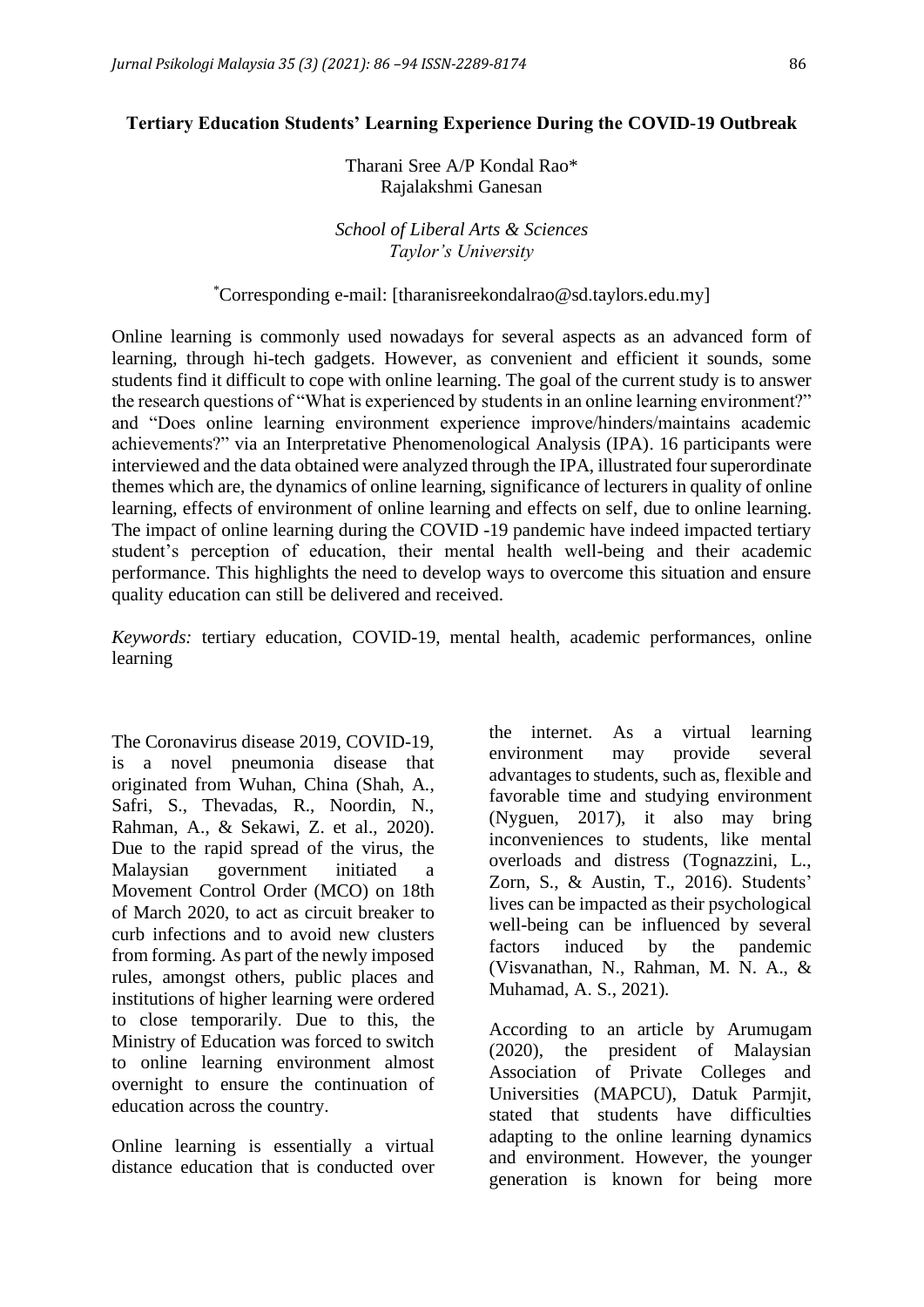comfortable with using technology and the virtual environment, due to online activities and the availability hi-tech gadgets. This directs to an argument of 'Do students really have bad experiences and difficulties in adapting to the online learning environment?'. The research questions of this study would be, 1. What are experienced by students in an online learning environment? 2. Does online learning environment experience improve/hinder/maintains academic achievement? Hence, the purpose of this study is to discover the effects of online learning on students' academic performance and mental health during the pandemic.

### **Literature Review**

Online learning is not a new method of learning as this type of learning method is the primary mode used in distance learning. Students intentionally chose online learning when they opt for distance learning. However, the current COVID-19 situation has forced students to undergo education via the online learning method. The experiences of students being suddenly put into a new learning environment may not be the same as someone who intentionally made the decision to study via the online learning method. Furthermore, crisis such as The COVID 19 pandemic has shown to induce psychological problems such as stress, anxiety, fear, insomnia, depression and many more. In students, this can impact their learning process negatively. For example, they may lose focus, get easily frustrated and lose interest to learn, especially when classes become less interactive as previously was when student were in campus (Dhawan, 2020).

Thus, online learning and teaching should be conceptualized more vastly based on ecological perspectives as well, as students' interaction pattern and not solely depend on the characteristics of online components

(Cho, Y., Choi, H., Shin, J., Yu, H., Kim, Y., & Kim, J., 2015).

Looking back at literature, online learning provides many benefits to students such as more flexibility in terms of time, increased accessibility where students can attend classes from anywhere and students can have a more conducive learning environment due to this (Nguyen, 2017). Students can also engage to extensive networks of students, not restricted by geographical boundaries (Gautam, 2020). With the support of appropriate technology, gadgets and network, student to student interaction in the learning environment increases efficiency through online forums and discussions (Elfaki, N., Abdulraheem, I., & Abdulrahim, R., 2019).

On the contrary, online learning environment also has shown to have negative impacts and causes negative effect on the students' academic achievements compared to those who attended traditional classes (Bir, 2019). Excessive use of technology can lead to mental overload, reduced consciousness and concentration, and disconnect students from their surroundings, which leads to academic performance being affected more than any other factor (Halupa, 2016). The lack of being in the presence of peers can also result in students developing a sense of isolation (Gautam, 2020). The absence or decrease in social connection may lower students' satisfaction level and affect their desire to seek help from their classmates, which creates a weak sense of being connected in their learning community (Kuong, 2015). When student's sense of belongingness is not fulfilled, then finding motivation to achieve becomes a challenge (Gillen-ONeel, 2019).

In order to avoid the negative consequences of online learning and increase student satisfaction, lecturers need to be competent in delivering content efficaciously, have access and use multiple resources (Rahman, N., Hussein, N., & Aluwi, A., 2015). The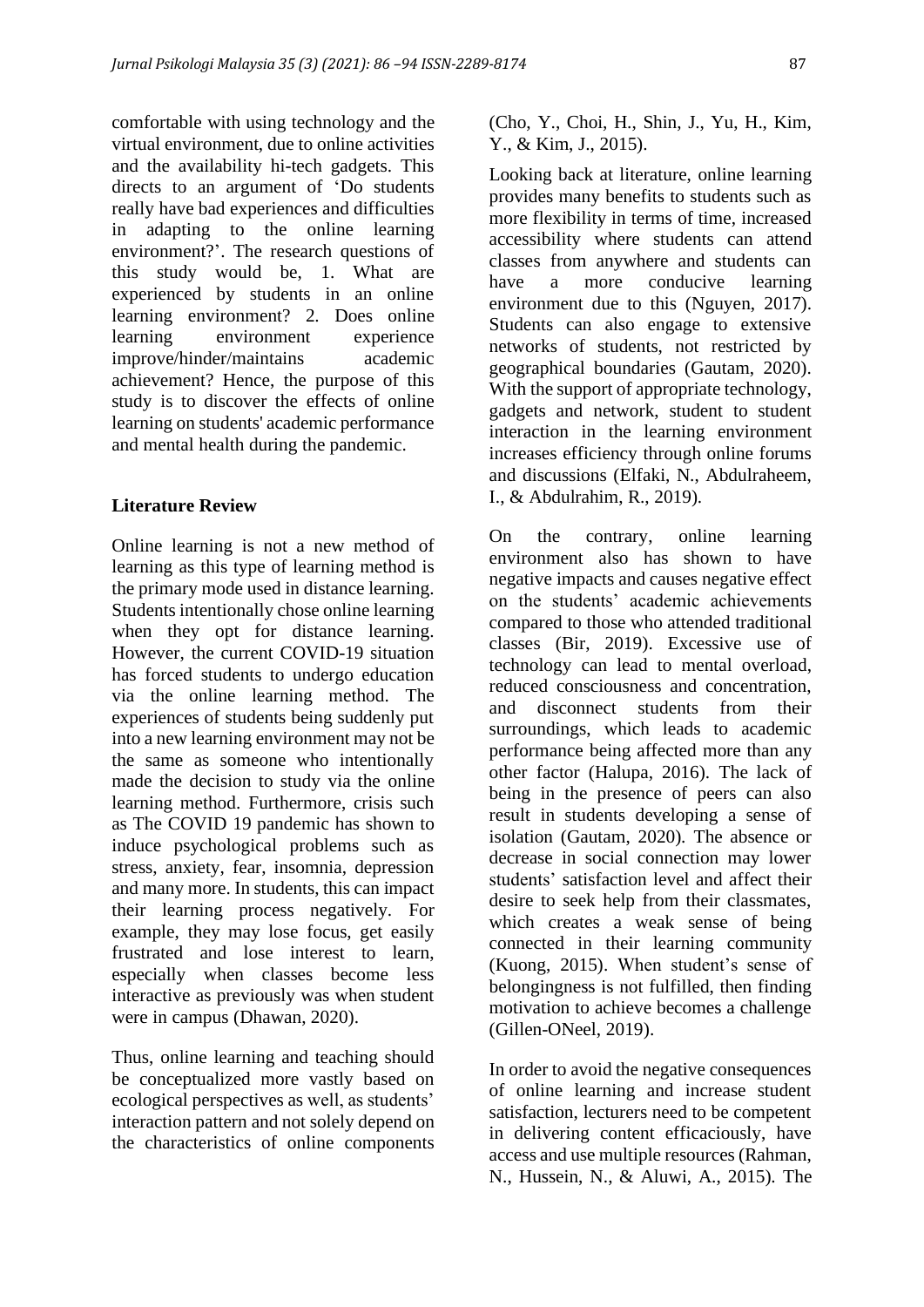quality of online learning is measured via student's cognitive engagement, that is reflected in their online written discussions and online participation. Again, instructors has a vital role to monitor and support both online participation and discussions by students to further lead students in higher level cognitive engagement (Shukor, N., Tasir, Z., Van der Meijden, H., & Harun, J., 2014).

Furthermore, learning institutions are responsible to design an effective learning support system which aids in encouraging students to develop independent learning culture using a various methods and suitable technologies involving study groups, capacity building of students, provision of various kinds of learning and support services for students, while utilizing technology (Trung, N., Thu, T., & Tan, L., 2012). Institutions also have the responsibility to utilize various online tools to create an efficient and more effective learning environment for students (Dhawan, 2020). This has the potential to vastly improve student learning experiences.

Omar ,Hassan and Atan, (2012) have suggested that e-mentoring can influence student's attitude in online learning environment. Some learners may be lost without instructors' assistance and guidance. Therefore, teachers and instructors need build a good relationship with their students to increase their participation in online learning (Omar, N., Hassan, H., & Atan, H., 2012). In addition, it was found that personal attention is a great issue in online learning, as students expects two-way interaction with their instructors, which is harder to implement in online learning environment, especially with limited sources and platforms (Dhawan, 2020). This may not only potentially decrease student's interest in learning but also hinder their academic performance (Song et al., 2004, as cited in Dhawan, 2020).

If higher learning institutions plan to continue online learning, they should consider factors such as perceived usefulness, ease of use, cognitive absorption, internet and computer selfefficacy, service quality, system quality, external influences and lecturer competence (Ismail, N., Razak, M., Zakariah, Z., Alias, N., & Aziz, M.,2012; Alias, N., Zakariah, Z., Ismail, N., & Aziz, M., 2012). Thus, this research aims to explore student's experiences in the elearning space to understand the impact of this sudden shift.

## **Method**

# **Participants**

This study consists of a sample of 16 participants, 7 males and 9 females, aging 18 years and above, studying in private universities around the Subang area, Malaysia. Purposive sampling method was used as participants were required to attain criteria, like, being an active tertiary education student during the pandemic and experiencing online learning for at least one full semester. Personal and identifiable information were not collected and participants were named after characters in the DC Comics to safeguard the confidentiality of the participants throughout the research. All participation in this study is completely voluntary and are allowed to withdraw from the research, any time throughout the study.

# **Instruments**

Semi-structured interviews were conducted with participants as a method of data collection. The questions that were generated focuses on the dynamics, effectiveness and experiences of students' online learning experiences amidst the pandemic. As the sharing of personal experiences may be influenced by the presence of people in a group, a one-to-one interview method was opted. 10 openended questions were constructed, for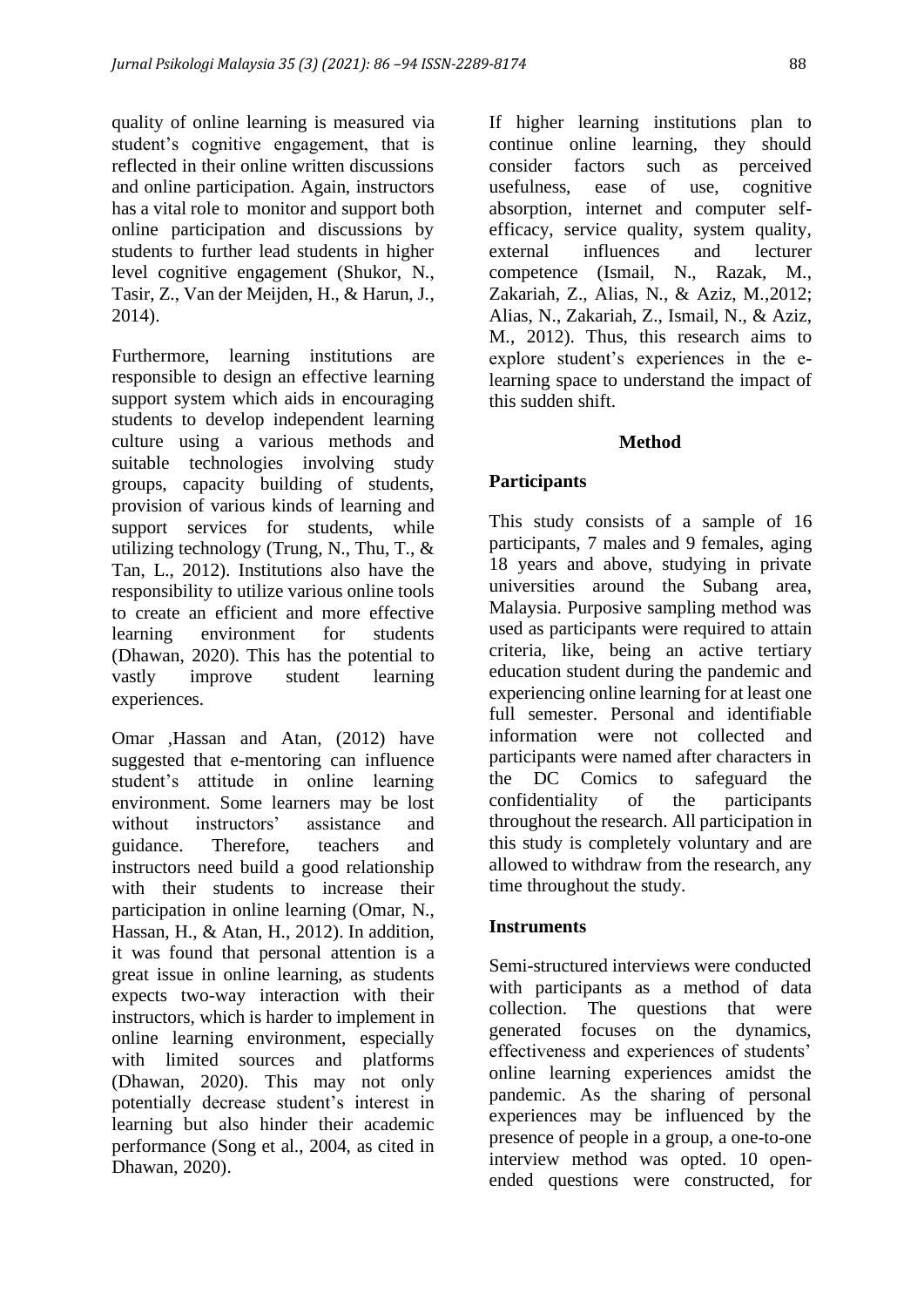participants to further elaborate on their perception, absorption, application and experiences of online learning during the pandemic, without any restrictions.

### **Data Analysis**

The Interpretative Phenomenological Approach (IPA) was chosen to analyze the data obtained, as it analyzes the data in depth and thoroughly. Thus, it would enable us to obtain detailed analysis on participant's personal experiences, especially in the context of complex and subjective topics, such as impact and effects of online learning on students' academic

performance and mental health during the pandemic. The transcripts of the participants were coded and analyzed for themes. The themes that were formed were then analyzed, contrasted and compared to observe and gain a pattern that represents the data obtained. Four super-ordinate themes were obtained along with emerging sub-ordinate themes.

### **Results**

After analyzing the data obtained, four superordinate themes and sixteen sub themes were found as shown in Table 1

#### *Table 1*

Themes and sub themes, the result of IPA on students' learning experience during the pandemic

| <b>Theme</b> |                   | <b>Sub Theme</b>                                                   |
|--------------|-------------------|--------------------------------------------------------------------|
|              | The dynamics of   | Structure of the course                                            |
|              | online learning   | Complexity of subjects                                             |
|              |                   | Conveniences of online learning<br>$\bullet$                       |
|              |                   | Resources                                                          |
| 2.           | The significance  | Importance of timely feedback                                      |
|              | of lecturers in   | Poor support from lecturers                                        |
|              | quality of online | The effects of supervision on concentration                        |
|              | learning          | Inconsistencies and inconsideration of lecturers                   |
|              | 3. The effects of | The importance of human interaction                                |
|              | environment       | Impact of internet connection on online learning quality           |
|              |                   | Influence of distractions or comfort in concentration<br>$\bullet$ |
|              |                   | Effects of environment on academic performance                     |
| 4.           | Effects of stress | <b>Factors of distress</b>                                         |
|              | on self, due to   | Disruption in routines                                             |
|              | online learning   | Experiences of physical discomfort                                 |
|              |                   | Influence on socializing and social connectivity                   |

#### **The dynamics of online learning**

Several participants expressed their opinions and experiences that were influenced by the structure of their courses. A number of them feel that even when there is a lot of accessibility and availability, the lack of proper structure to be inconvenient, especially in terms of time restrictions,

recorded lectures and complexity of subjects.

> *"Well, in terms of availability, or accessibility, because (um) judging based on my, on me, is that I already have electronic devices that can connect to my classes and so forth. But, it's a bit confusing because it'll be less organized"* (Aquaman)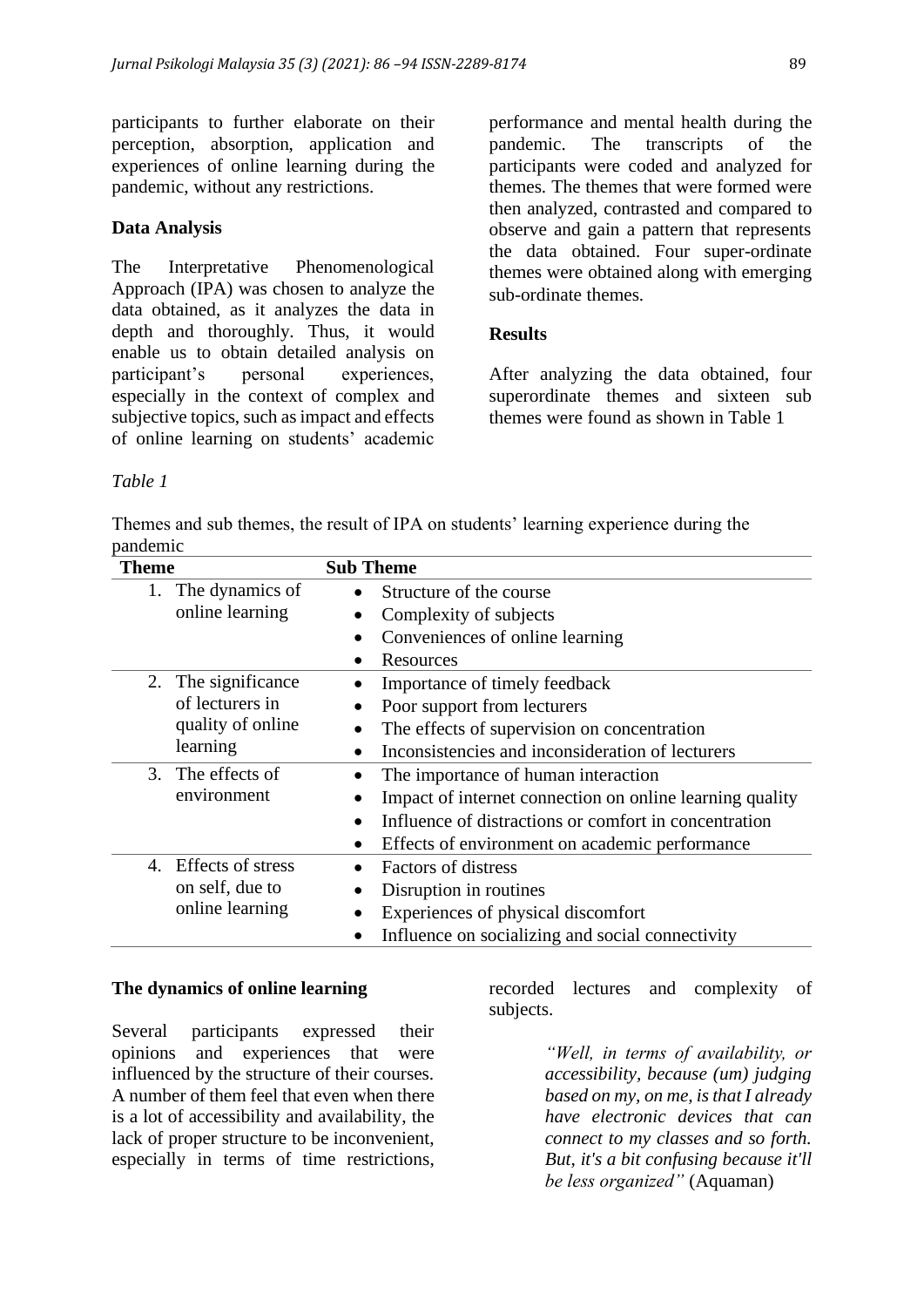*"…then there are classes where I'm scoring so low for a class that I would have done really well if I was in physical class."* (Mera)

Meanwhile, in context of conveniences, some also stated that online classes boosted their performance due to the availability of recorded lectures and access to countless resources.

> *"Because I could go back to the recordings, and watch the lecture again, whereby in traditional learning, you can't watch the lecture again."* (Aquaman)

## **The significance of lecturers in quality of online learning**

Factors such as timely feedback, support, supervision, consistency and consideration from lecturers plays vital roles in students' academic journey. The delay of feedback from lecturers influences the work progress and information obtained by participants. This also affects the comprehension of students in their subjects which may hinder their academic performance.

> *"…there you can ask questions then and there, and you get a direct answer, unlike online, we have to wait for the lecturer to get a reply. Cause by the time you get an actual answer, you just lose track of everything."* (Batman)

The lack of support, along with inconsistencies and inconsideration of lecturers has significant impact on students' learning experiences.

> *"The lecture wouldn't help us a lot because it is online and also when we join our classes and if we accidentally get disconnected, we lose our attendance."* (Superman).

*"I feel like it's bundling up like they are giving more. And they want us to do more, because they think that just because we are at home, we are freer."* (Raven).

 However, it was also found that supervision on students by lecturers has direct influence on the concentration rate of students during classes.

# **The effects of environment**

The findings highlight the vitalness of humanly interaction among students during learning period. It was noted that participants feel unhuman and disconnected from their course mates, as well as finding online learning ineffective due to lack of interaction. This can also be associated with the impact of internet quality on their learning experience, as interruptions in connectivity is a major downfall in online classes. Moreover, distractions or comfort in the environment is stated to affect concentration rate and academic performances of students.

> *"Yeah, definitely, I would say because it gives that extra touch. Makes me feel like human. Right now, I just feel like an anime character in front of my screen"* (Katana).

> *"You might not know when it crashes, when will slow down and like what I say you might tend to miss out the points where your lecturer is speaking."* (Robin)

# **Effects of stress on self, due to online learning**

According to findings, multiple forms of distress pressures students into attempting various steps to meet deadlines and achieve good grades. This led students to face their gadget screens for long hours continuously, disconnecting them from their surroundings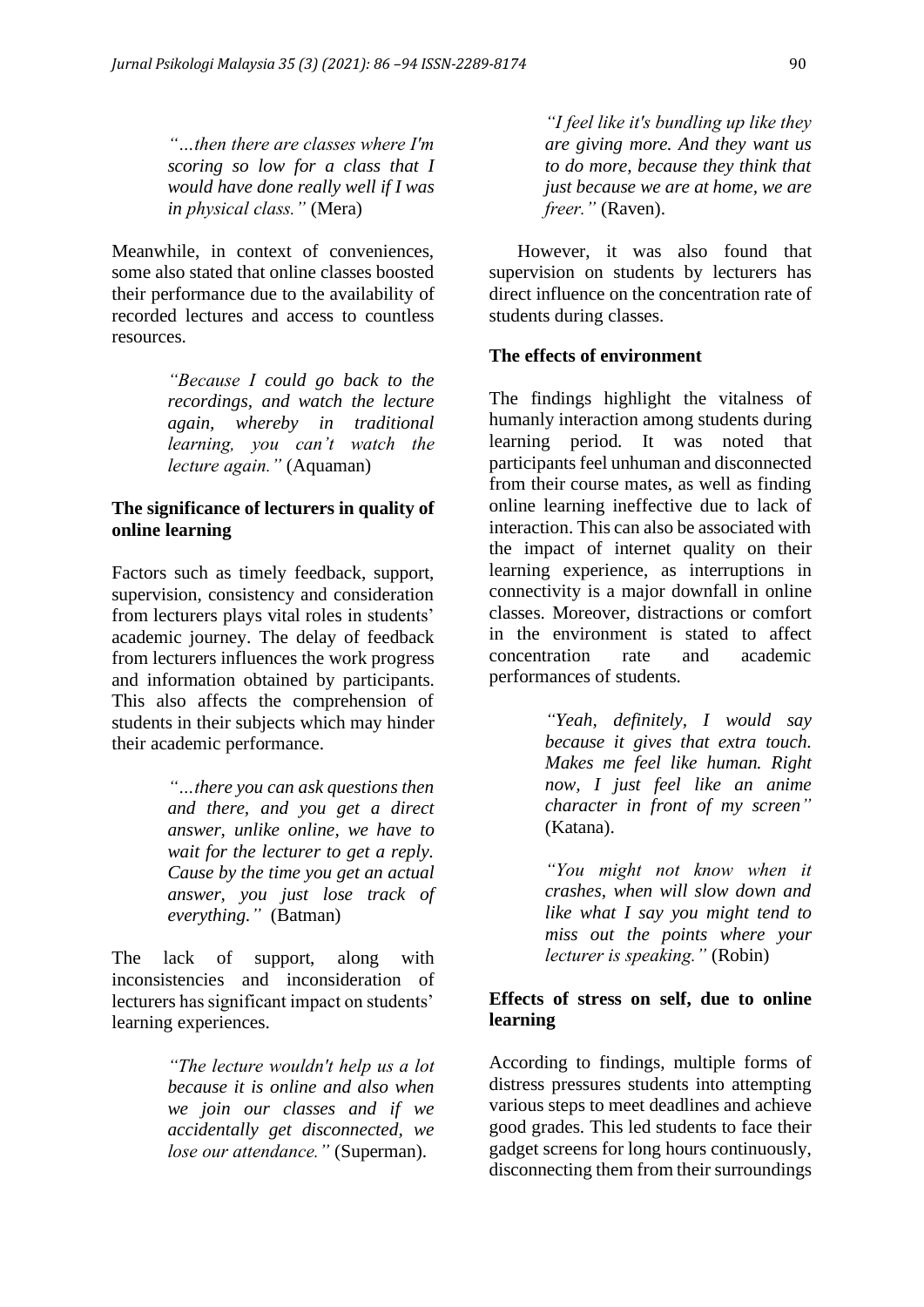and often results in mental overload and multiple physical discomforts.

> *"…the submissions are like backto-back and we have like, every week we have like a quiz or a test for certain subjects and, and you know, the submissions were like, if you miss, like two minutes, then you cannot submit your work."* (Mera).

> *"Compared to physical classes, I get more tired. The fatigue is really there. And then (uhm) the body pain, sitting in one place for more than a few hours…"* (Catwoman)

### **Discussion**

In this research, four superordinate themes were established and focused on: 1) dynamics of online learning, 2) significance of lecturers, 3) effects of environment and 4) effects of stress on self, due to online learning.

According to a study by Rahman et al. (2015), students' satisfaction is linked to factors such as course structure. Several participants find the lack of structure to be inconvenient, time consuming and unbeneficial, while some favors the flexibility and conveniences that the structure offers them. Not all subjects are suitable and tailored to be conducted via online classes, which also affects the comprehension rate of students. This potentially leads to dissatisfaction and distress, as information quality influences the desire of continuation of online learning which may hinder academic achievements or performances of students, as lack of interest and dissatisfaction of students in learning may cause them to be unmotivated to study or look forward towards learning new things (Ismail et al., 2012). However, conveniences such as, flexible and favorable time, studying environment and accessible resources attracts students to

prefer online learning environment (Nguyen, 2017).

Moving on, inconsistencies in class timings and inconsideration of lecturers in workloads given and submission, have led students to frustration and distress, which affects them mentally, especially when they receive delayed feedbacks. Students' satisfaction and comprehension is also linked to instructor feedback, facilitation, lecturer's depth of understanding and delivering method of the knowledge (Rahman et al., 2015). This may influence students' attitude and perception in online learning environment as students may be lost without monitoring and guidance from their mentors, that potentially leads students to divert their attention to their surroundings instead of focusing on learning, which can be a great cause of academic neglect (Omar et al., 2012).

In addition, environment has massive potential in influencing one's learning experience. With the support of appropriate technology gadgets and networks, interaction in learning environment increases efficiency and improves academic achievements through carrying out online forums and discussions (Nguyen, 2017). However, students are heavily dependent on internet connection, technology and gadgets for online classes. Thus, whenever a technical problem takes place, students aren't able to submit assignments, access learning materials and communicate with classmates or lecturers. This may induce frustration in students, discourage learning processes and hinder their academic performances and achievements (Paul & Jefferson, 2019).

Furthermore, students' socialization, mental and physical health are compromised due to the demands of online learning. In long term, students may develop complications as the excessive use of technology can lead to mental overload, disconnect students from their surroundings, reduced consciousness of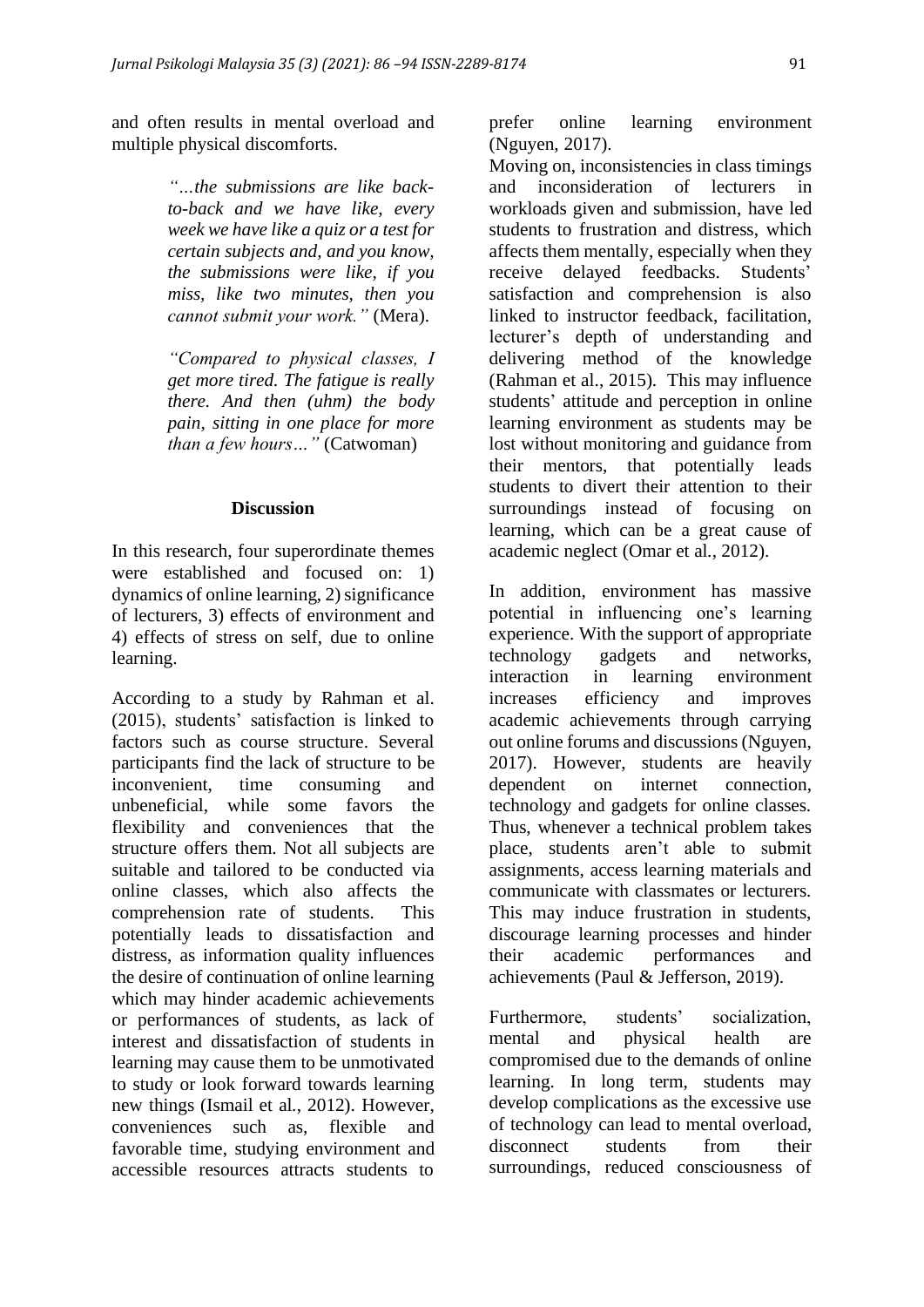time and concentration which may affect their academic performance as well (Halupa, 2016). As humanly interaction is also highly valued by students in their learning environment, the major lack of it in the current online learning circumstances also puts off students from actively learning and participating in their classes, leading to disinterest in studying, resulting in lower grades in classes (Dhawan, 2020).

In general, most participants in this study had negative experiences undergoing online learning. From this research, it is also evident that student experiences depends on the structure of the program, lecturer competence, peer interaction and relationship and student self-regulation. Despite the negative experiences, approximately 50% of the participants did report that the online learning experiences improved their academic achievement. Future research can further explore this phenomenon by looking into how students manage to rise academically during the COVID-19 pandemic and why some was unsuccessful.

#### **References**

Alias, N., Zakariah, Z., Ismail, N., & Aziz, M. (2012). E-Learning Successful Elements for Higher Learning Institution in Malaysia. *Procedia - Social And Behavioral Sciences*, *67*, 484-489. https://doi.org/10.1016/j.sbspro.20 12.11.353

Arumugam, T. (2020). COVID19, MCO force education sector to grapple with technology, virtual classrooms | New Straits Times. *NST Online*. Retrieved 25 September 2020, from https://www.nst.com.my/news/nati on/2020/04/586033/COVID19 mco-force-educationsectorgrapple-technologyvirtualclassrooms.

- Bir, D. (2019). Comparison of Academic Performance of Students in Online Vs Traditional Engineering Course. *European Journal Of Open, Distance And E- Learning, 22(1), 1- 13.* https://doi.org/10.2478/eurodl-2019-0001
- Cho, Y., Choi, H., Shin, J., Yu, H., Kim, Y., & Kim, J. (2015). *Review of Research on Online Learning Environments in Higher Education*. ScienceDirect. Retrieved 8 October 2020, from https://www.sciencedirect.com/scie nce/article/pii/S187704281502901 8.
- Dhawan, S. (2020). Online Learning: A Panacea in the Time of COVID-19 Crisis. *Journal Of Educational Technology Systems*,*49*(1), 5-22. https://doi.org/10.1177/004723952 0934018
- Elfaki, N., Abdulraheem, I., & Abdulrahim, R. (2019). Impact of E-Learning vs Traditional Learning on Student's Performance and Attitude. *Ijmrhs.com*. Retrieved 29 April 2020, from https://www.ijmrhs.com/medicalresearch/impact-of-elearning-vstraditionallearning-onstudentsperformance-and-attitude.pdf.
- Gautam, P. (2020). *Advantages and disadvantages of online learning*. Retrieved from https://elearningindustry.com/adva ntages-and-disadvantages-onlinelearning
- Gillen-O'Neel, C. (2019). Sense of Belonging and Student Engagement: A Daily Study of First- and Continuing-Generation College Students. *Research In Higher Education, 62(1*), 45-71.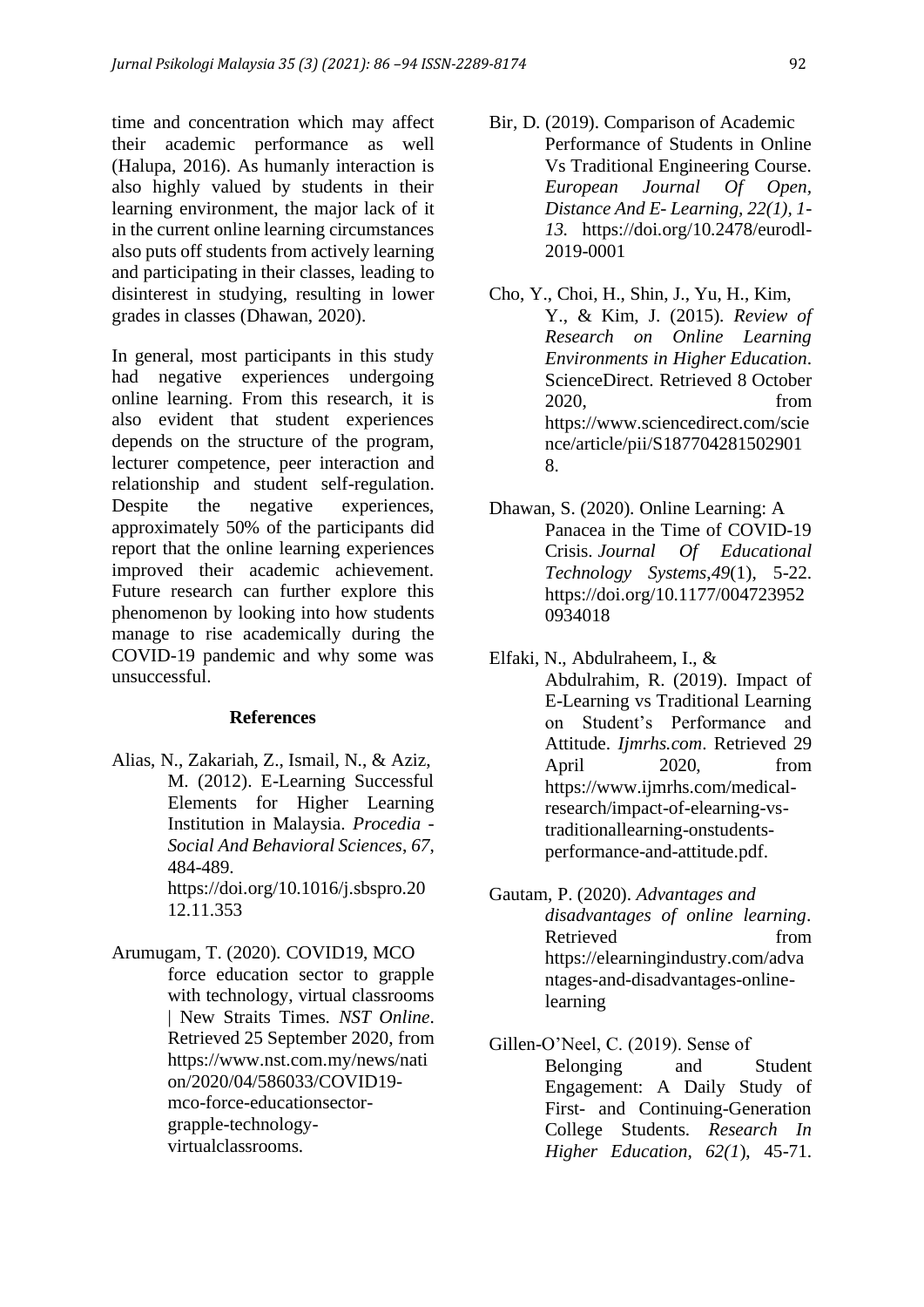https://doi.org/10.1007/s11162- 019-09570-y

- Halupa, C. (2016). Risks: The Impact Of Online Learning And Technology On Student Physical, Mental, Emotional, And Social Health. ICERI2016 Proceedings. https://doi.org/10.21125/iceri.2016. 0044
- Ismail, N., Razak, M., Zakariah, Z., Alias, N., & Aziz, M. (2012). E-Learning Continuance Intention Among Higher Learning Institution Students' in Malaysia. *Procedia – Social And Behavioral Sciences*, *67*, 409-415. https://doi.org/10.1016/j.sbspro.20 12.11.345
- Kuong, H. (2015). Enhancing Online Learning Experience: From Learners' Perspective. *Procedia - Social And Behavioral Sciences*, *191*,1002-1005. https://doi.org/10.1016/j.sbspro.20 15.04.403
- Nguyen, V. (2017). The Impact of Online Learning Activities on Student Learning Outcome in Blended Learning Course. *Journal Of Information & Knowledge Management, 16(04), 1750040.*  https://doi.org/10.1142/s02196492 1750040x
- Omar, N., Hassan, H., & Atan, H. (2012). Student Engagement in Online Learning: Learners Attitude Toward E-Mentoring. *Procedia - Social And Behavioral Sciences*, *67*, 464-475. https://doi.org/10.1016/j.sbspro.20 12.11.351
- Paul, J., & Jefferson, F. (2019). A Comparative Analysis of Student Performance in an Online vs. Face-

to-Face Environmental Science Course From 2009 to 2016. *Frontiers In Computer Science*, *1*. https://doi.org/10.3389/fcomp.2019 .00007

- Rahman, N., Hussein, N., & Aluwi, A. (2015). Satisfaction on Blended Learning in a Public Higher Education Institution: What Factors Matter?.*Procedia - Social And Behavioral Sciences*, *211*, 768-775. https://doi.org/10.1016/j.sbspro.20 15.11.107
- Shah, A., Safri, S., Thevadas, R., Noordin, N., Rahman, A., & Sekawi, Z. et al. (2020). COVID-19 outbreak in Malaysia: Actions taken by the Malaysian government. *International Journal Of Infectious Diseases, 97, 108-116.*  https://doi.org/10.1016/j.ijid.2020.0 5.093
- Shukor, N., Tasir, Z., Van der Meijden, H., & Harun, J. (2014). A Predictive Model to Evaluate Students' Cognitive Engagement in Online Learning. *Procedia - Social And Behavioral Sciences*, *116*, 4844- 4853. https://doi.org/10.1016/j.sbspro.20 14.01.1036
- Tognazzini, L., Zorn, S., & Austin, T. (2016). Student Mental Health Issues in Online Tourism and Hospitality Education: A Proposed Model to Increase Retention. *ResearchGate*. Retrieved 4 June 2020, from https://www.researchgate.net/publi cation/304306890\_Student\_Mental \_Issues\_in\_Distance\_Education.
- Trung, N., Thu, T., & Tan, L. (2012). Replacing Face-To-Face Classes by Synchronous Online Technologies: